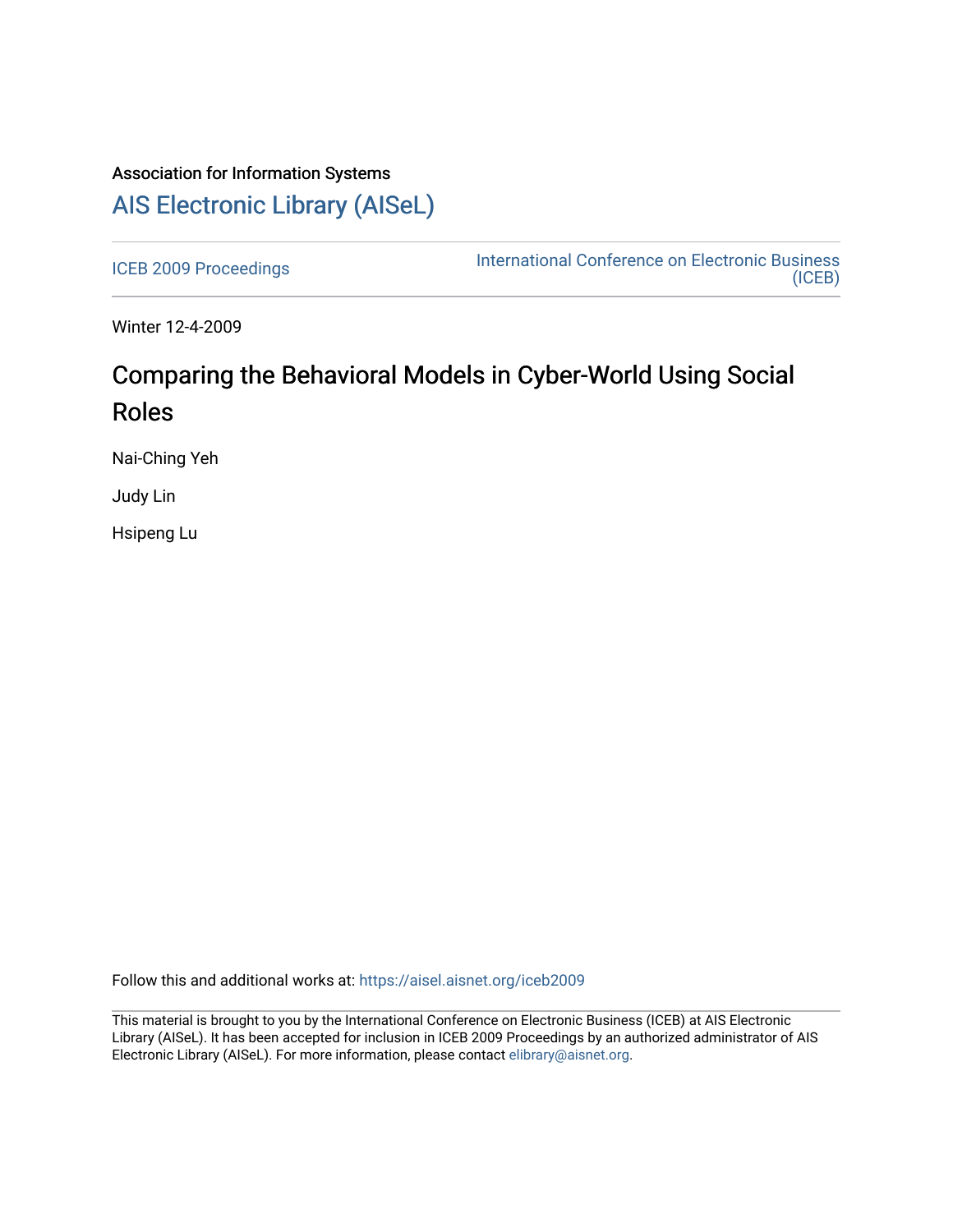## **COMPARING THE BEHAVIORAL MODELS IN CYBER-WORLD USING SOCIAL ROLES**

Nai-Ching Yeh<sup>1a</sup>, Judy Chuan-Chuan Lin<sup>2b</sup>, and Hsi-Peng Lu<sup>3a</sup> a Department of Information Management National Taiwan University of Science and Technology, Taiwan **b** Department of Computer Science and Information Management Soochow University, Taiwan

 $\frac{1}{1}$  cherish.yeh@msa.hinet.net;  $\frac{2}{1}$  jclin@csim.scu.edu.tw;  $\frac{3}{1}$  hsipeng@cs.ntust.edu.tw

## **Abstract**

Cyber-world is a typical form of social syndication. Although the future of cyber-world seems bright, not all efforts have succeeded. Therefore, knowing how to motivate users and keep them continually visiting is an important challenge for creating successful cyber-world Web sites. Since that human behaviour varies according to people's different social roles, this study investigated four social roles (habitual, active, personal, and lurker) in the cyber-worlds. 729 users of *i-Partment* were used to test the research model. This study empirically confirms the existence of different behavioural models, and revealed the implications for theory and practice.

**Keywords:** Social role, Social presence, Interactive quality

#### **Introduction**

The interactive nature of Web 2.0 has resulted in proliferation of users to cyber-worlds and has brought huge profits to the successful cyber-world Web site providers. The number of users of the world's largest cyber-world Web site-*Second Life*, soared from 1.5 million in 2006 to 13 million in 2008 [1], the average of 1 million residents log in monthly [2], and the transaction volume reached US\$350 million in 2008 [3]. *Habbo*, a cyber-world Web site built on the hotel model, had more than 120 million characters registered by the end of 2008, and more than 40% if its users are returning visitors [4]. *Habbo* earned US\$74 million revenue in 2008, US\$60 million of which came from the sale of virtual goods [5]. *i-Partment*, the most successful cyber-world Web site in the greater China area boasted nearly 20 million residents in China and Taiwan by March 2009, and its 2008 revenue exceeded the equivalent of US\$295 million, 50% of which came from avatar services and 50% from advertising income. Observing the development and potential of cyber-world Web sites, Garter [6] estimated that 80% of active Internet users would be participating in virtual

world Web sites by 2011. Furthermore, Liew [7] has indicated that US\$1 to US\$2 in monthly average revenue per user (ARPU) for cyber-world Web sites such as Second Life, *Habbo Hotel*, *Club Penguin*, and *Runescape*. The booming population of cyber-world users and the providers' revenue forecasts show that cyber-worlds clearly have great marketing and business potential.

 Despite cyber-worlds' bright prospects, many virtual projects do not succeed. Garter [8] indicated that 90% of corporate virtual world projects fail and shutdown within 18 months because they are unable to attract large numbers of people to join and use their sites. Therefore, understanding users' motivations for joining and continuing to visit certain cyber-world Web site is critical to manage a virtual world Web site successfully. As cyber-worlds are recreational applications operated on Web 2.0 internet platform, this study has emphasized the interactive features of Web 2.0 and constructed users' behavioral models from three dimensions: technology, sociability, and quality, as according to Social presence Theory, TAM, and IS successful model. In addition, many scholars have argued that human behaviors differ according to what people's distinct social roles are [9] [10], few studies have analyzed and compared behavioral models for different social roles. Since there are various characters or avatars in cyber-worlds, this study have divided cyber-world users into four types – habitual, active, personal, lurker [11] – according to their interaction levels and has analyzed whether their behavioral models differ of their different roles. This study proposes some overall administrative strategies for cyber-world Web site managers.

## **Research Model and Hypotheses**

Cyber-worlds such as *i-Partment* are interactive communities built on the World Wide Web technology. Thus, it is reasonable to consider the users' acceptance behaviors from a system perspective. Davis et al. [26] regarded that perceived ease of use and usefulness would affect users' intentions to use an information system, and perceived ease of use would affect users' intentions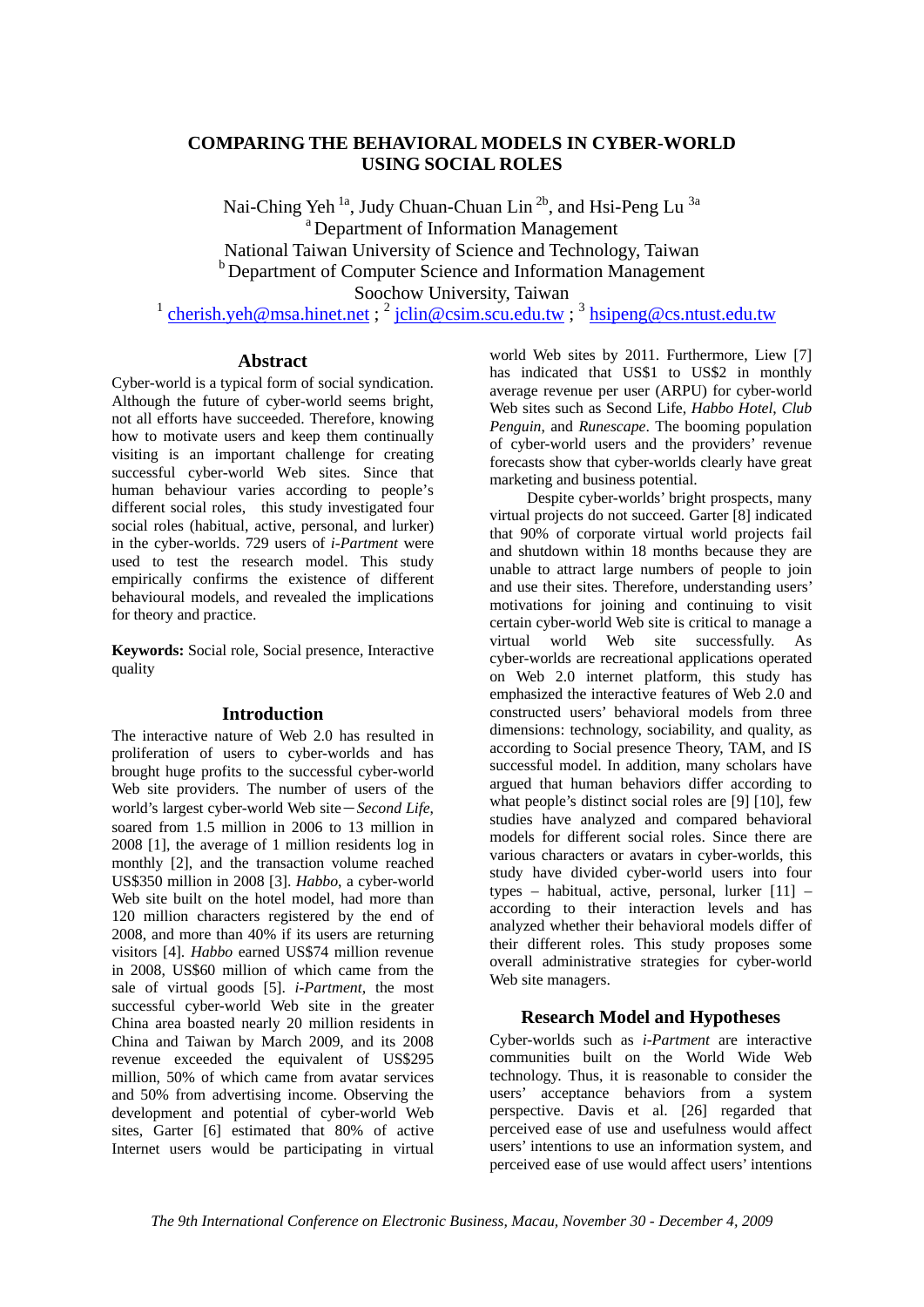to use via perceived usefulness. Many researches have adopted TAM as a basic framework for investigating users' acceptance of various technological applications [17] [20]. Subsequent studies have also suggested that perceived ease of use can have a positive impact on users' intentions to use certain systems [27]. From the intrinsic motivation perspective, many studies have indicated that users tend to prefer using enjoyable platforms, such as portal Web site [18] [19] [28], Internet-based learning media [29], and instant messaging [17]. Therefore, this study proposed the following hypotheses.

- 【H1a】Perceived ease of use is positively related to perceived usefulness in *i-Partment*.
- 【H1b】Perceived ease of use is positively related to intention to use *i-Partment*.
- 【H1c】Perceived usefulness is positively related to intention to use *i-Partment*.
- 【H1d】Perceived enjoyment is positively related to intention to use *i-Partment*.

 Social presence is the critical factor that keeps people interacting in social activities [12]. Since *i-Partment* is a kind of cyber-world instinct with social interaction, this study has regarded social presence is indispensable for promoting people's activities. Hassanein and Head [20] confirmed that users' social presence has a positive effect on perceived usefulness in the on-line shopping environment. In addition, users' enjoyable experiences can be increased by improving users' social presence in online environment [13] [15] [20]. Moreover, users' perceptions of social presence positively affect customers' intention to visit e-commerce Web sites [31]. Hence, this study proposed the following hypotheses.

- 【H2a】Social presence is positively related to perceived usefulness in *i-Partment*.
- 【H2b】Social presence is positively related to perceived enjoyment in *i-Partment.*
- 【H2c】Social presence is positively related to intention to use *i-Partment*.

 TAM was widely applied in the studies related to users' acceptance of new information systems. However, Davis [16] suggested that users' perceptions may also be influenced by other external variables. In prior studies, researchers investigated related antecedents of users' perceptions in system usage [32] [33] [34] [35]. In addition, information quality, response time and system accessibility were important factors affecting users' perceptions on Web sites [17] [23]. This study has summarized related studies of the TAM and found that system and information characteristics are important factors in affecting users' perceptions [24][36]. Furthermore, Hwang &

Kim [37] considered that perceived web quality was the antecedent of affective reactions, such as enjoyment and anxiety. Accordingly, this study proposed the following hypotheses.

- 【H3a】System quality is positively related to perceived ease of use in i-Partment.
- 【H3b】System quality is positively related to perceived usefulness in i-Partment.
- 【H3c】Information quality is positively related to perceived ease of use in i-Partment.
- 【H3d】Information quality is positively related to perceived usefulness in i-Partment.
- 【H3e】Information quality is positively related to perceived enjoyment in i-Partment.

 In cyber-worlds, people value platform-based and sociability-based interactive qualities. Huang et al. [22] regarded that individuals' personal interactions positively affect perceived enjoyment and perceived usefulness in instant message systems. Open channels with two-way communication functions, such as interactive Web sites or advertisements [38] enable human-computer and interpersonal interactions and strengthen users' social presence [39]. Since prior studies have primarily investigated applications of interactive quality according to their technical and social dimensions [25] [40], this research has divided interactive quality into two dimensions – platform-based and sociability-based, and proposed the following hypotheses.

- 【 H4a 】 Platform-based interactive quality is positively related to perceived usefulness in *i-Partment*.
- 【 H4b 】 Platform-based interactive quality is positively related to social presence in *i-Partment*.
- 【 H4c 】 Platform-based interactive quality is positively related to perceived enjoyment in *i-Partment*.
- 【H4d】Sociability-based interactive quality is positively related to perceived usefulness in *i-Partment*.
- 【 H4e 】Sociability-based interactive quality is positively related to social presence in *i-Partment*.
- 【H4f】 Sociability-based interactive quality is positively related to perceived enjoyment in *i-Partment*.

## **Methodology**

## **Measurement Development**

This study used an online questionnaire to examine the research model and test the proposed hypotheses. The items were based on the TAM [20], the IS success model [24] [41] [42], and social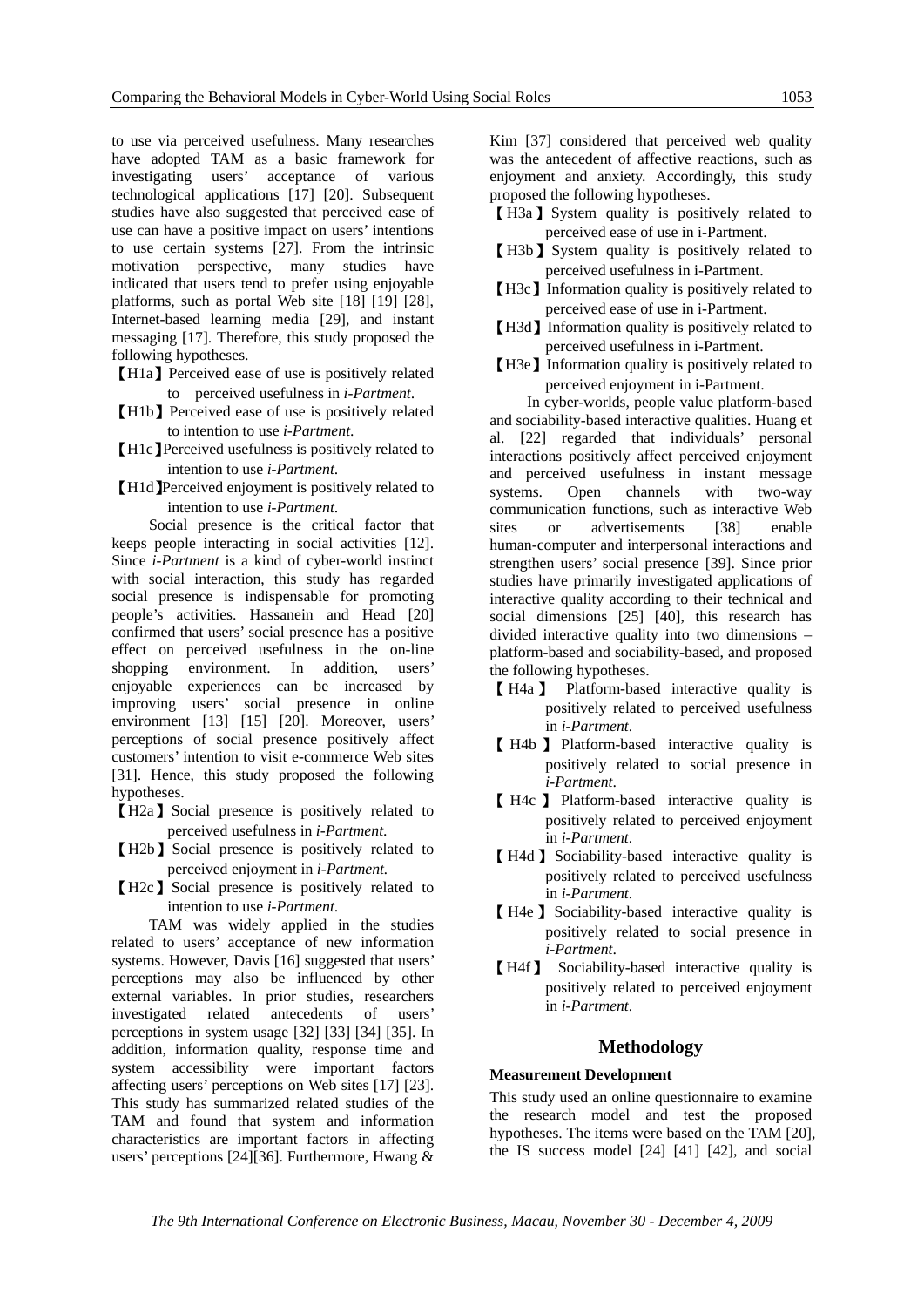psychology literatures and contents [14] [40] were slightly modified to fit the context of the Web 2.0 interactive environment. Since different social role leads to different social behaviors, this study has adopted Ip & Wagner's [11] role categorization (i.e. habitual, active, personal, and lurker), and investigated the difference in behavioral models of different roles in cyber-worlds.

 In this study, the respondents selected one type of social roles based on their habits of using i-Partment. A pilot test of 50 samples was conducted to examine the reliability and validity of the measurements, and the results showed that the measurement has acceptable reliability and validity.

#### **Subjects**

We invited *i-Partment* members to participate in our survey. Over a one-month period, we had 729 valid subjects, of which, 152 (20.9%) considered themselves habitual participants, 236 (32.4%) felt they active members, 233 participated mainly to satisfy personal needs, and 108 were lurkers. Partial least squares (PLS) was used to analyze the data.

## **Results**

#### **The Measurement Model**

The individual item reliability of measurement was measured by Cronbach's α. In this study the Cronbach's  $\alpha$  values of all constructs, ranging from 0.81 to 0.96, exceeded the threshold of 0.7 [43] and thus captured a high degree of variance in each construct. The internal consistency of measurement model was measured by composite reliabilities (CRs). In this study, all composite reliabilities were above the benchmark of 0.8 [44], showing a high internal consistency of scales. In addition, the average variance extracted (AVE) for all constructs exceeded the threshold value of 0.5 [44] [45]. Therefore, all constructs in the model had satisfactory construct reliability.

 Content validity is concerned the representations of the items of a specific construct [46]. All constructs in our study were derived from prior studies and related literature, thus, addressing strong content validity. As for the construct validity of the measurement model, the convergent validity was measured by a factor loading analysis. In this study, all loadings of measurement items corresponded to their constructs, and all loadings were above the threshold value of 0.6 [47] and larger than the items loadings on other constructs. As shown in Table 1, the correlations between any two constructs were lower than the square root of the AVEs within the construct, satisfying Fornell and Larker's [45] criterion for good discriminant validity. Consequently, all constructs in the model had satisfactory validity.

Table 1 Discriminant validity (N=729)

|                                                         | AVE INT IQ PIQ SIQ PE PEN PU SP SQ            |                                                     |                  |  |  |  |  |  |
|---------------------------------------------------------|-----------------------------------------------|-----------------------------------------------------|------------------|--|--|--|--|--|
| INT $0.81$                                              |                                               | 0.90                                                |                  |  |  |  |  |  |
| Ю                                                       | $0.70$ 0.61 0.84                              |                                                     |                  |  |  |  |  |  |
|                                                         | <b>PIO</b> 0.65                               |                                                     | $0.64$ 0.70 0.81 |  |  |  |  |  |
|                                                         | SIQ $0.73$ 0.69 0.67 0.77 0.85                |                                                     |                  |  |  |  |  |  |
| <b>PF</b>                                               | $0.72$ 0.65 0.60 0.70 0.69 0.85               |                                                     |                  |  |  |  |  |  |
|                                                         | <b>PEN</b> 0.94 0.77 0.60 0.63 0.71 0.63 0.97 |                                                     |                  |  |  |  |  |  |
| PU                                                      |                                               | $0.82$ 0.69 0.64 0.67 0.76 0.69 0.72 0.91           |                  |  |  |  |  |  |
| SP.                                                     |                                               | $0.76$ 0.73 0.61 0.66 0.75 0.67 0.76 0.80 0.87      |                  |  |  |  |  |  |
| SO.                                                     |                                               | $0.68$ 0.64 0.77 0.71 0.70 0.67 0.60 0.63 0.61 0.83 |                  |  |  |  |  |  |
| * The diagonal values represent the square root of AVEs |                                               |                                                     |                  |  |  |  |  |  |

#### **The Structural Mode**l-**Path Analysis Results of Full Sample**

A test of the structural model was performed using the PLS procedure, and the results for all subjects  $(n = 729)$  are indicated in Fig. 2. The structural model showed that SQ ( $\beta$  = 0.50,  $p$  < 0.001) and IQ  $(\beta = 0.22, p < 0.001)$  significantly affected PE  $(R^2=0.47)$ . Additionally, PE ( $\beta = 0.16$ ,  $p < 0.001$ ), IQ ( $\beta$  = 0.13,  $p$  < 0.01), SIQ ( $\beta$  = 0.24,  $p$  < 0.001), and SP ( $\beta$  = 0.43,  $p$  < 0.001) had a significant direct effect on PU  $(\mathbb{R}^2=0.72)$ . Likewise, PIQ  $(\beta = 0.20, p)$  $< 0.001$ ) and SIQ ( $\beta = 0.60, p < 0.001$ ) significantly affected SP  $(R^2=0.58)$ . Whereas IQ  $(\beta$  $= 0.10, p < 0.05$ , SP ( $\beta = 0.49, p < 0.001$ ) and SIQ  $(\beta = 0.23, p < 0.001, H4f$  supported) had strong effects on PEN  $(R^2=0.63)$ , the effects of PIQ were weak in this study. As expected, PE ( $\beta$  = 0.17, *p* < 0.001, H1b supported), PU ( $\beta$  = 0.10,  $p$  < 0.05, H1c supported), SP ( $\beta$  = 0.20,  $p$  < 0.001, H2c supported), and PEN ( $\beta$  = 0.44,  $p$  < 0.001, H1d supported) significantly affected INT  $(R^2=0.66)$ . Unexpectedly, SQ and PIQ had no direct influence on PU, and PIQ had no direct influence on PEN. Therefore, H3b, H4a, and H4c were not supported.

## **The Structural Model**-**Path Analysis Results of Split Sample**

This study compared the variances of characteristics between four subgroups-habitual users, active users, personal users, and lurkers--using an one-way ANOVA analysis for all constructs. The results show that the four subgroups' attributes have significant differences in all constructs. We analyzed the PLS path analysis of split samples to understand the different adoption behavior of four social roles. Table 2 showed the path analysis results for habitual, active, personal, and lurker members.

Table 2 Path analysis of four subgroups (habitual /active / personal / lurker)

| $Habitual(N=152)$ | Active |
|-------------------|--------|
|                   |        |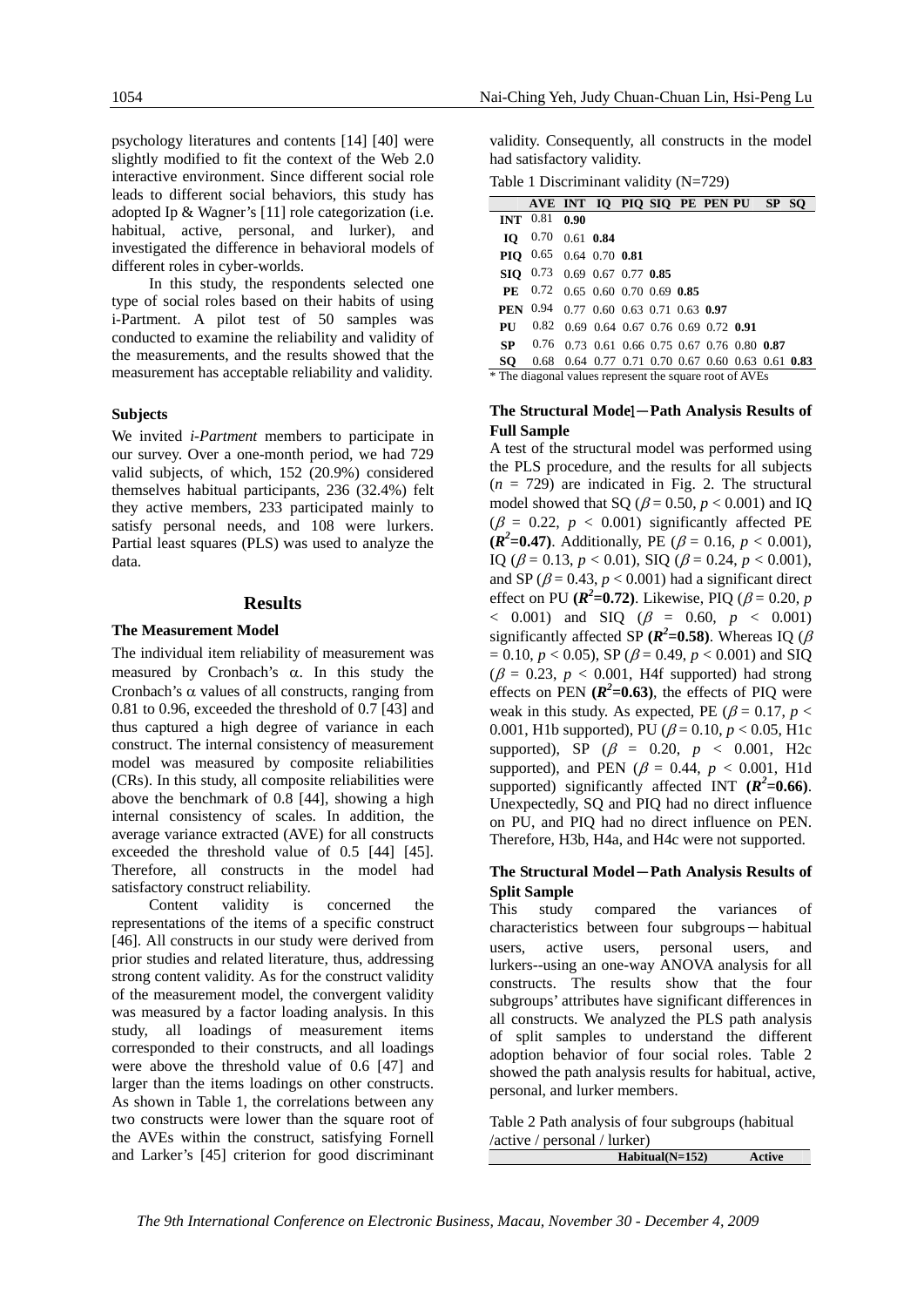|                     |                       |       |           | $(N=236)$      |                                          |  |
|---------------------|-----------------------|-------|-----------|----------------|------------------------------------------|--|
|                     |                       | $R^2$ | B         | $\mathbb{R}^2$ | β                                        |  |
| Н<br>1b             | $PE \rightarrow INT$  | 0.75  | 0.08      | 0.59           | $\boldsymbol{0.1}$<br>$6**$<br>$\approx$ |  |
| Н<br>1c             | $PU \rightarrow INT$  |       | $0.35***$ |                | 0.0<br>9                                 |  |
| H<br>2c             | $SP \rightarrow INT$  |       | 0.13      |                | 0.2<br>$7**$<br>$\approx$                |  |
| H<br>2d             | $PEN \rightarrow INT$ |       | $0.37***$ |                | 0.3<br>$6***$<br>$\star$                 |  |
| H<br>3a             | $SQ \rightarrow PE$   | 0.54  | $0.32***$ | 0.45           | 0.4<br>$7**$<br>$\star$                  |  |
| Н<br>3c             | $IQ \rightarrow PE$   |       | $0.46***$ |                | 0.2<br>$4**$<br>$\approx$                |  |
| H<br>3 <sub>b</sub> | $SQ \rightarrow PU$   | 0.83  | $0.15***$ | 0.73           | 0.0<br>8                                 |  |
| H<br>3d             | $IQ \rightarrow PU$   |       | 0.00      |                | 0.2<br>$4**$<br>$\approx$                |  |
| Н<br>4a             | $PIQ \rightarrow PU$  |       | 0.00      |                | 0.0<br>$7**$                             |  |
| H<br>4d             | $SIQ \rightarrow PU$  |       | $0.27***$ |                | 0.3<br>$7**$<br>$\star$                  |  |
| Н<br>1a             | $PE - > PU$           |       | $0.18***$ |                | 0.0<br>1                                 |  |
| Н<br>2a             | $SP \rightarrow PU$   |       | $0.40***$ |                | 0.4<br>$7**$<br>$\star$                  |  |
| Н<br>4b             | $PIQ \rightarrow SP$  | 0.73  | $0.17***$ | 0.53           | 0.1<br>9**<br>$\approx$                  |  |
| H<br>4e             | $SIQ \rightarrow SP$  |       | $0.70***$ |                | 0.5<br>$8**$<br>$\approx$                |  |
| Н<br>3e             | $IQ \rightarrow PEN$  | 0.78  | $0.17*$   | 0.62           | 0.0<br>1                                 |  |
| H<br>4c             | $PIO \rightarrow PEN$ |       | $0.27***$ |                | 0.1<br>$1**$                             |  |
| Н<br>4f<br>Н        | $SIQ \rightarrow PEN$ |       | $0.38***$ |                | 0.1<br>$5**$<br>0.6                      |  |
| 2 <sub>b</sub>      | $SP \rightarrow PEN$  |       | $0.71***$ |                | $0**$<br>$\star$                         |  |

|                            |                | Personal(N=133) | $Lurker(N=1)$  |       |  |
|----------------------------|----------------|-----------------|----------------|-------|--|
|                            |                |                 | (08)           |       |  |
|                            | $\mathbb{R}^2$ | ß               | $\mathbb{R}^2$ | ß     |  |
| H                          | 0.68           |                 | 0.63           | 0.1   |  |
| $PE \rightarrow INT$<br>1  |                | $0.19***$       |                | $7*$  |  |
| b                          |                |                 |                | $* *$ |  |
| H                          |                |                 |                | 0.0   |  |
| 1<br>$PU \rightarrow INT$  |                | 0.06            |                |       |  |
| $\mathbf c$                |                |                 |                | 9     |  |
| H                          |                |                 |                |       |  |
| $SP \rightarrow INT$<br>2  |                | $0.25***$       |                | 0.0   |  |
| $\mathbf{c}$               |                |                 |                | 7     |  |
| H                          |                |                 |                | 0.5   |  |
| $PEN \rightarrow INT$<br>2 |                | $0.43***$       |                | $6*$  |  |
| d                          |                |                 |                | $* *$ |  |
| H                          | 0.46           |                 | 0.45           | 0.5   |  |
| 3<br>$SO \rightarrow PE$   |                | $0.62***$       |                | $7*$  |  |
| a                          |                |                 |                | $* *$ |  |
| H                          |                |                 |                | 0.1   |  |
| 3<br>$IO \rightarrow PE$   |                | $0.17*$         |                | $3*$  |  |
| $\mathbf c$                |                |                 |                | $* *$ |  |
|                            |                |                 |                |       |  |

| H<br>3         | $SQ \rightarrow PU$   | 0.67 | $0.10*$   | 0.71 | 0.0             |
|----------------|-----------------------|------|-----------|------|-----------------|
| b              |                       |      |           |      | 6               |
| H              |                       |      |           |      |                 |
| 3              | $IQ \rightarrow PU$   |      | $0.20***$ |      | 0.0             |
| d              |                       |      |           |      | $\overline{4}$  |
| H              |                       |      |           |      | 0.1             |
| $\overline{4}$ | $PIQ \rightarrow PU$  |      | 0.07      |      | $5*$            |
| a              |                       |      |           |      | $\ast$          |
| H              |                       |      |           |      |                 |
| 4              | $SIQ \rightarrow PU$  |      | $0.18***$ |      | 0.0             |
| d              |                       |      |           |      | 3               |
| H              |                       |      |           |      | 0.3             |
| $\mathbf{1}$   | $PE \rightarrow PU$   |      | $0.27***$ |      | $0*$            |
|                |                       |      |           |      | $* *$           |
| a              |                       |      |           |      |                 |
| H              |                       |      |           |      | 0.5             |
| $\overline{c}$ | $SP \rightarrow PU$   |      | $0.32***$ |      | $6*$<br>**      |
| a              |                       |      |           |      |                 |
| H              |                       | 0.58 |           | 0.47 | 0.1             |
| $\overline{4}$ | $PIQ \rightarrow SP$  |      | $0.27***$ |      | $2*$            |
| b              |                       |      |           |      |                 |
| H              |                       |      |           |      | 0.5             |
| $\overline{4}$ | $SIQ \rightarrow SP$  |      | $0.54***$ |      | $9*$            |
| e              |                       |      |           |      | $\star$ $\star$ |
| H              |                       | 0.61 |           | 0.56 | 0.1             |
| 3              | $IQ \rightarrow PEN$  |      | $0.15***$ |      | $4*$            |
| e              |                       |      |           |      | $\ast$          |
| H              |                       |      |           |      | 0.1             |
| $\overline{4}$ | $PIQ \rightarrow PEN$ |      | $0.14***$ |      | $5*$            |
| $\mathbf{c}$   |                       |      |           |      | $\ast$          |
| H              |                       |      |           |      | 0.2             |
| $\overline{4}$ | $SIQ \rightarrow PEN$ |      | $0.22***$ |      | $7*$            |
| f              |                       |      |           |      | $***$           |
| H              |                       |      |           |      | 0.3             |
| $\overline{2}$ | $SP \rightarrow PEN$  |      | $0.38***$ |      | $0*$            |
| b              |                       |      |           |      | **              |
|                |                       |      |           |      |                 |

\*\*\* p< 0.001; \*\* p<0.01; \* p<0.05 As to the influence of users' perceptions on the intention to use, PE was a significant determinant for active, personal, and lurker users. By contrast, only habitual users weighted PU significantly in determining INT. Moreover, SP was a significant factor influencing INT for active and personal users, and PEN significantly affected INT in general. In this study, the last dependent construct (INT) was explained by  $\mathbb{R}^2$  value of 0.75 for habitual users, 0.59 for active users, 0.68 for personal users, and 0.63 for lurkers. Overall, the determinants that this study proposed had good explanatory powers of INT in four subgroups.

#### **Conclusions**

## **Discussion**

This study has investigated users' adoption intentions, users' perceptions, and the antecedents affecting users' perceptions in one kind of Web 2.0 applications: cyber communities. The results of this study have revealed the importance of perceived ease of use, perceived usefulness, perceived enjoyment, and social presence in shaping adoption intention. Findings are in line with prior research related to online shopping, virtual community, and weblogs [10] [31]. Moreover, this study has verified that different social roles result in different users' behaviors. The result is consistent with prior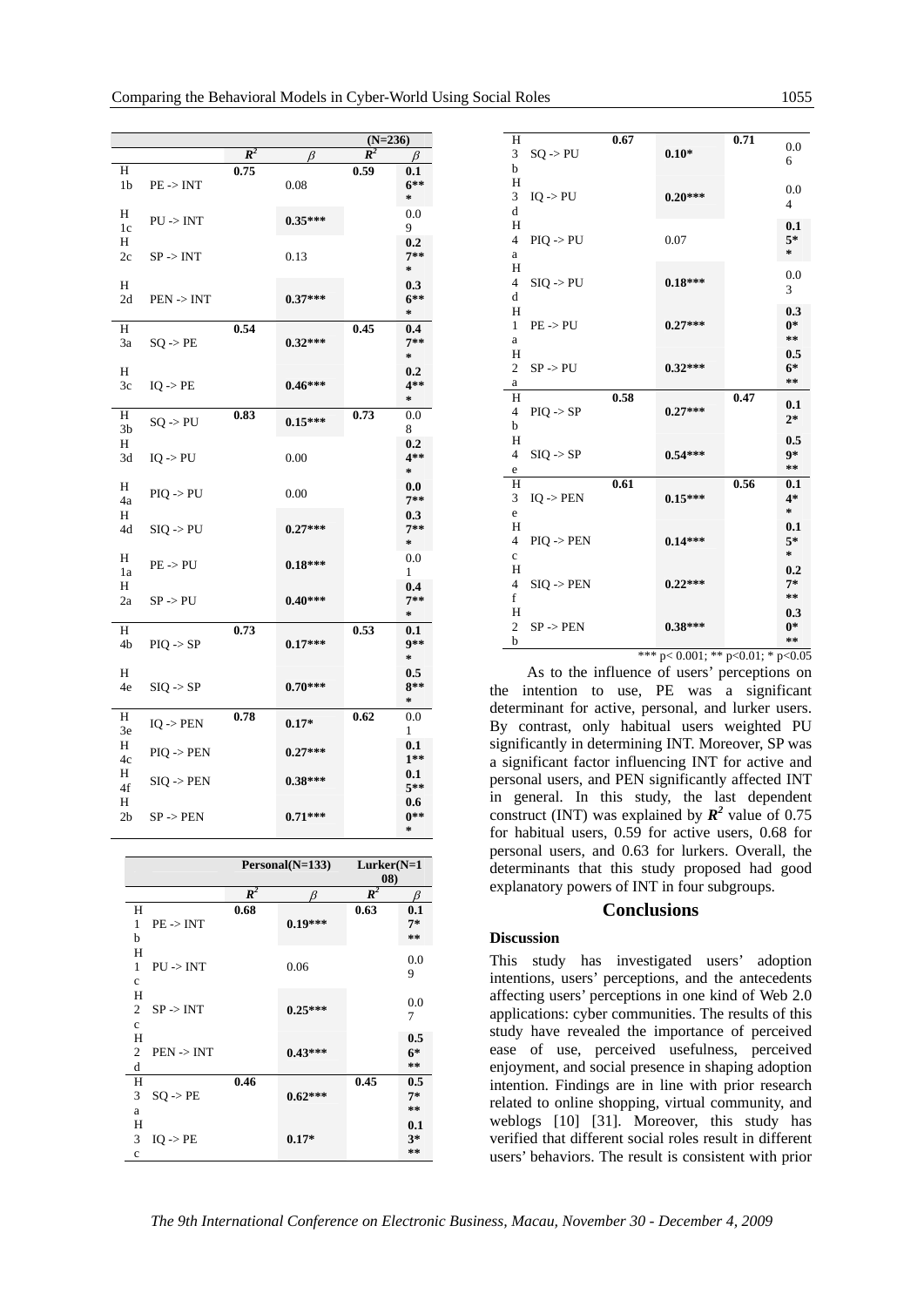studies that emphasized how members' behaviors vary when in different social roles [10] [11].Comparing the differences among four split samples, this study discussed key findings from following points.

#### **Differences of the Determinants of Users' Intention to Use Virtual World Websites**

*First*, perceived enjoyment was the only one factor that significantly affected all users' intentions to use in all four split samples. The reason may be that virtual worlds are entertaining applications; therefore, being able to enjoy it is a basic requirement. *Second*, perceived ease of use significantly affected the intention to use in four subgroups except the habitual members (H1b supported). The result indicates that perceived ease of use is an essential factor for influencing most users' intention to use. However, habitual member was the social role participating virtual world websites most actively, therefore, most of habitual members less emphasized on regarding for ease of using a system. Even though the interface or functions of a website are not easy to use, habitual members may get over the barrier and use the website with some extent of enthusiasm. *Third*, perceived usefulness significantly affected users' intention to use just in habitual samples (H1c) supported). This result reveals that habitual members particularly emphasize the usefulness of cyber-world Web sites for improving the ability and efficiency of interpersonal interaction on the interactive platforms. *Fourth*, social presence had a significant direct effect on the active and personal subgroups' intention to use (H2c supported). The result indicates that active and personal members especially value their social presence and may keep stay with cyber-world Web sites primarily for the social interactions these sites offer. By contrast, habitual members have an enthusiastic intention to use and actively visit cyber- world Web sites, where as lurkers mainly focus on operating their own virtual space or visiting others' virtual spaces, they demonstrate less interest in interacting with other members. Therefore, social presence has less importance for habitual and lurker members than it does for active and personal members.

#### **Differences of the Relationships between Uses' Perceptions**

As for the differences among the relationships of users' perceptions, two findings are discussed as follows. *First*, perceived ease of use had a significant and direct influence on perceived usefulness for four subgroups except for active members (H1a supported). Only in the habitual subgroup did perceived usefulness significantly affect the intention to use. The result indicates that perceived ease of use has an indirect effect on intention to use via perceived usefulness. *Second*, social presence significantly affected perceived usefulness and perceived enjoyment in all four samples (H2a and H2b supported). The result is consistent with prior research [20][30] and reveals that even though social presence is not significant in increasing users' intention to use a virtual world Web site, it has ann indirect effect on users' intention to use via perceived enjoyment in all four subgroups and perceived usefulness in the habitual subgroup.

## **Differences of the Antecedents of Uses' perceptions**

This study investigated the antecedents affecting users' perceptions of Web 2.0 applications by considering the system quality, information quality and interactivity quality. Some findings are exhibited as follows. *First*, perceived ease of use was significantly affected by system quality and information quality in all four subgroups (H3a and H3b supported). This result implies that a high level of quality in system and information may enable users to feel that a specific cyber-world Web site is easy to use. *Second*, perceived usefulness had different antecedents in the four subgroups. System quality was more important for habitual and personal members, and information quality was more significant for active and personal subgroups. As for interactivity quality, the platform function was significant in affecting perceived usefulness for the active and lurker members, and all but the lurkers emphasized the sociability function's effect on perceived usefulness. *Third*, platform-based and sociability-based functions had significant effects on social presence in all four subgroups, possibly because platform-based and sociability-based functions are essential for establishing social relationships in online environments, and members' social presence increases by using platform-basd and sociability-based functions of cyber-world Web sites. *Fourth*, platform-based and sociability-based functions had significant effects on perceived enjoyment. The result indicates that both platform-based and sociability-based functions have features that create and enrich users' enjoyable experience. Furthermore, the relationship between information quality and perceived enjoyment were significant in habitual, personal and lurker members. Even so, each social role appeared to emphasize different information content.

## **Implications for Theory**

The current research demonstrates that users' intentions to use cyber-world Web sites are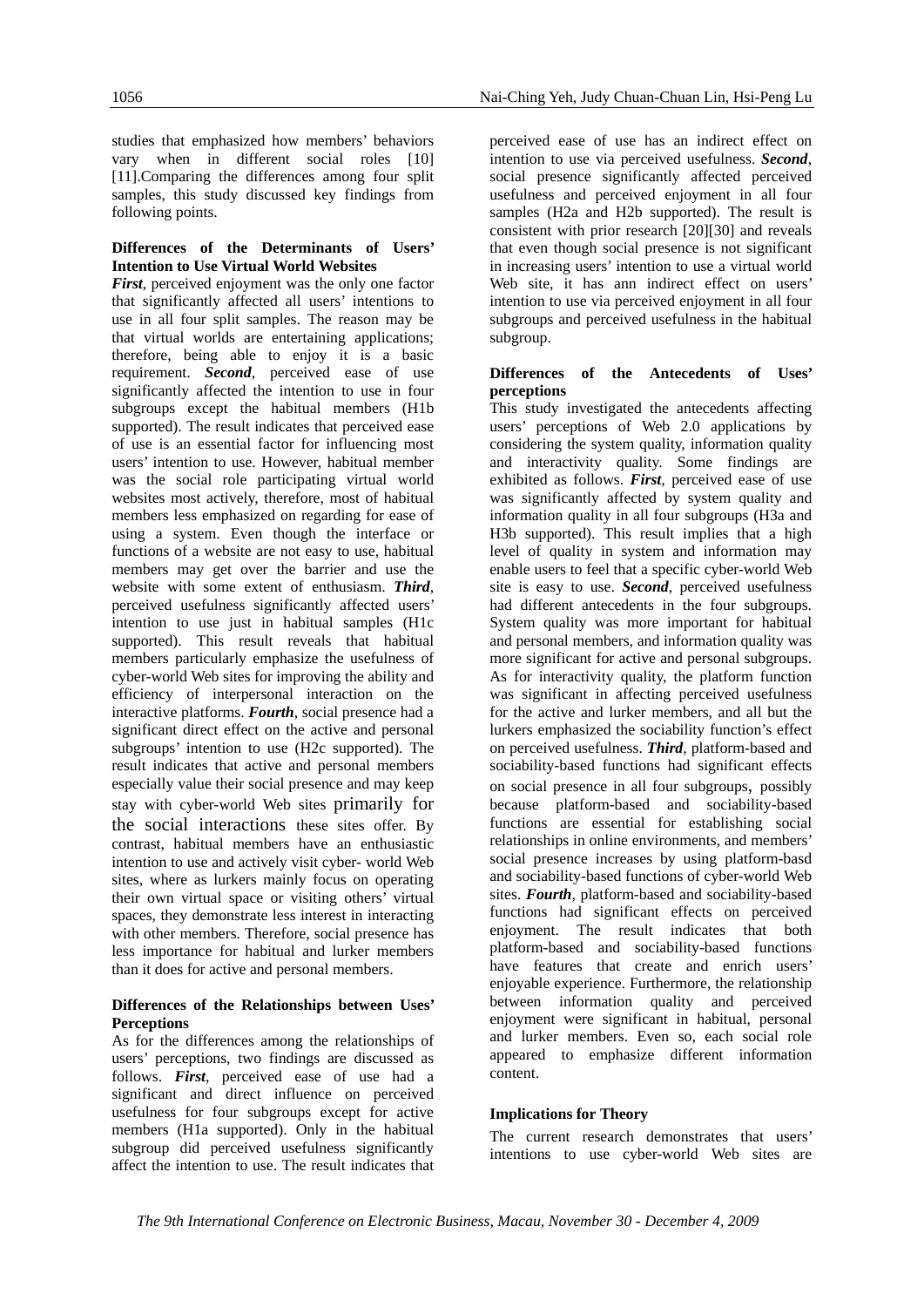determined by technical and social factors. Although the TAM has been widely adopted in various applications [16], it has had limited value for explaining specific systems. Since the recreational characteristics of cyber-world Web sites, perceived enjoyment was regarded as an important factor affecting users' adoption of innovative technology [21] and has also integrated social presence into the TAM by considering the social elements of cyber-world Web sites. For all samples, users' intentions to use were significantly determined by perceived ease of use, perceived usefulness, social presence, and perceived enjoyment. In which, perceived enjoyment was the strongest factor influenced on intention, followed by social presence. This result reveals that our proposed research model can explain users' acceptance behaviors of new technology more completely than TAM in the context of cyber-world Web sites.

#### **Implications for Practice**

The current research also has important practical implications for administrators managing cyber-world Web sites. The insightful findings of this study can help us better understand how different social roles accept new technologies. Practitioners should make use of this finding and provide flexible services to fulfill users' special needs. For example, habitual members place great emphasis on the usefulness of the platform for social interaction. Thus, practitioners should ensure that the platform is reliable, convenient to access, and the response time is acceptable, and provides sociable functions that enable users to make contact with others and develop good relationships. In response to the importance that active and personal members place on social presence, practitioners should enhance platform and sociability-based interactive qualities by providing controllable interactive functions (i.e. information choice, functions or services based on users' requirements) and enable users to create a sense of place (i.e. providing functions to conduct users' ways to establish cyber-lives or cyber-spaces, such as gardens or farms, that they can share with others). In addition, practitioners should ensure that their cyber-world Web sites are easy to use and enjoyable to keep lurkers interested and entertained.

#### **Limitations**

Although this research has revealed interesting findings, the results of this study should be cautious with some limitations. *First*, the target of this study is one of the outstanding cyber-world Web sites in

the greater China area in Asia  $-$  *i-Partment*. Therefore, the results might not overlook "cultural diversity" of other countries' users who may display the same acceptance behavioral models. **Second**, this study categorized the samples into four social roles, a slight bias concealed from the reason that users may play multi-social roles on cyber-world Web sites. *Finally* this research model has focused on cyber-worlds, the only one type of Web 2.0 applications. In the future, the users' acceptance behavioral model may be extended by considering other factors, or by applying it in different contexts to search for general conclusions.

**Acknowledgement.** The authors acknowledge the participation of *i-Partment* users, and would like to thank the editor and reviewers for remarkable comments. This study was founded by National Science Council, Taiwan, R.O.C. under Grant Number [NSC 97-2410-H-031-033-MY2].

#### **References**

- [1] Budde, P. Global Digital Media Virtua l Worlds, April, 2008 (http://www.research andmarkets.com/reportinfo.asp?cat\_id=0&re port\_id=574517&q=virtual world&p=1; visi ted March 8, 2009)
- [2] SecondLife. (2009). Economic Spastics, 20 09 (http://secondlife.com/statistics/economydata.php?d=2009-04-13; visited April 14, 2009)
- [3] Linden, M. State of the Economy, 2009 (https://blogs.secondlife.com/community/feat ures/blog/2009/04/09/state-of-the-economy ; visited April 11, 2009)
- [4] Henriksson, O. Sulake Reports Strong Gro wth and Profits for 2008, 2009 (http://ww w.sulake.com/press/releases/2009-03-30-Sula ke reports strong growth and profits for 2 008.html;visited April 1, 2009)
- [5] Kee, T. Habbo Sold \$60 Million in Virtu al Goods in 2008, 2009 (http://www.paidc ontent.org/entry/419-habbos-virtual-goods-bo om-worth-almost-60-million-in-2008/;visited April 1, 2009)
- [6] Garter. Gartner Says 80 Percent of Active Internet Users Will Have A "Second Lif e" in the Virtual World by the End of 20 11, 2009 (http://www.businesswire.com/port al/site/google/index.jsp?ndmViewId=news\_v iew&newsId=20070424006287&newsLang= en;visited April 1, 2009)
- [7] Liew, J. Successful MMOGs can see \$1-2 in monthly ARPU, 2009 (http://lsvp.wordpress.com/2008/06/09/succe ssful-mmogs-can-see-1-2-in-monthly-arpu/; visited April 1, 2009)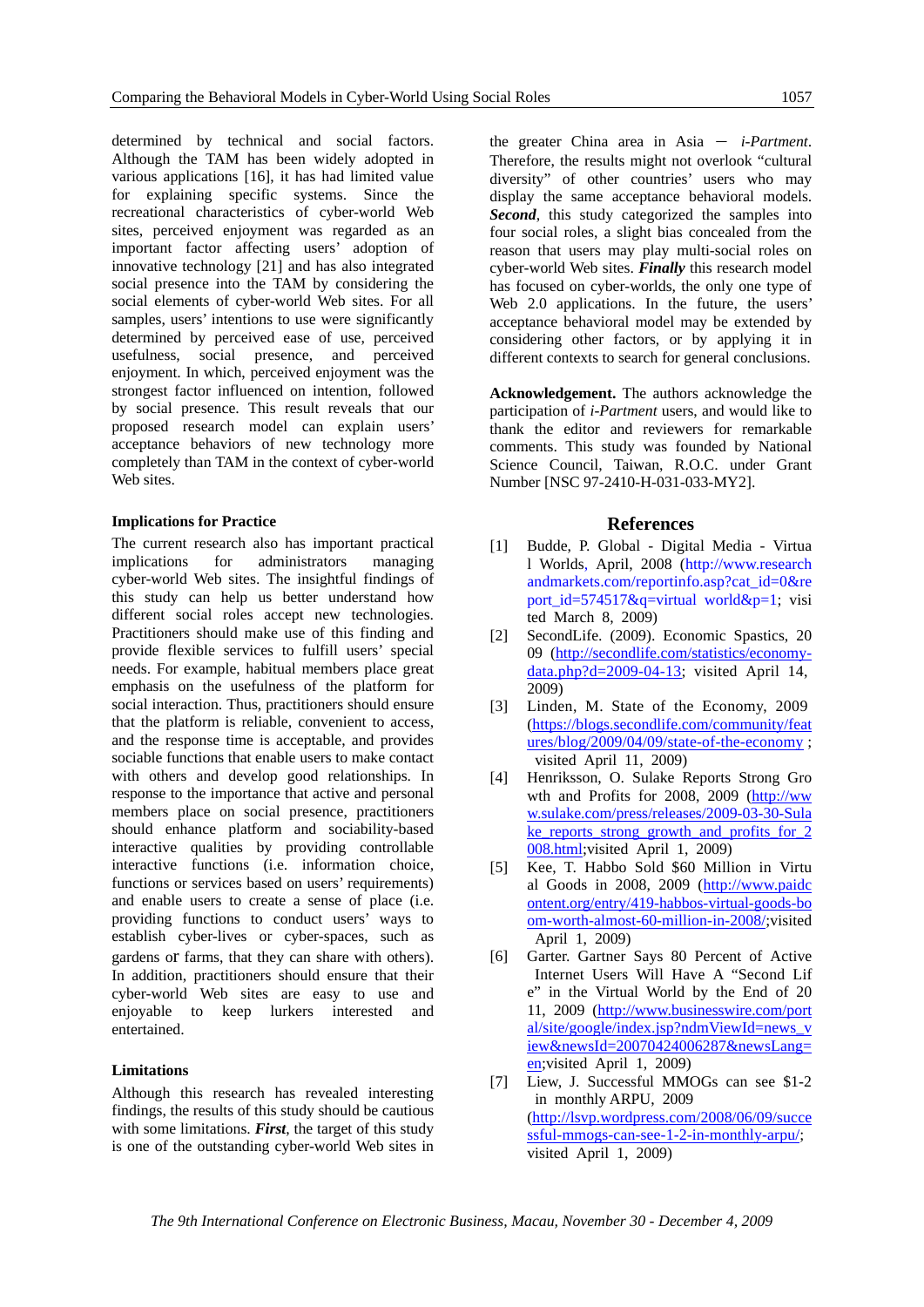- [8] Garter. Gartner Says 90 Per Cent of Corp orate Virtual World Projects Fail Within 1 8 Month, 2009 (http://www.gartner.com/it/p age.jsp?id=670507 ; visited April 1, 2009)
- [9] Golder, S.A., & Donath, J. (2004 Septem ber). Social Roles in Electronic Communit ies. *Proceedings of the Association of Inte rnet Researchers 5.0,* Brighton: England, pp.19-22.
- [10] Hsu, C.L., & Lin, J.C.C. "Acceptance of blog usage-The roles of technology accept ance, social influence and knowledge shar ing motivation," *Information and Manage ment*, 45, 2008, pp.65-74.
- [11] IP, R.K.F., & Wagner, C. "Weblogging: A study of social computing and its impact on organizations," *Decision Support Syste ms*, 45(2), 2008, pp.242-250.
- [12] Walther, J.B. "Interpersonal effects in com puter-mediated interaction: A relational per spective," *Communication Research*, 19, 1 992, pp.52-90.
- [13] Tu, C.H., & Isaacs, M. "An examination of social presence to increase interaction i n online class," *American Journal of Dist ance Education*, 16, 2002, pp.131-150.
- [14] Kumar, N., & Benbasat, I. "The influence of recommendations and consumer revie ws on evaluations of Websites," *Informati on System Research*, 17(4), 2006, pp.425- 439.
- [15] Tu, C.H. "On-line learning migration: fro m social learning theory to social presenc e theory in a CMC environment," *Journal of Network and Computer Applications*, 23(1), 2000, pp.27-37.
- [16] Davis, F.D. "Perceived usefulness, perceiv ed ease of use, and user acceptance of in formation technology," *MIS Quarterly*, 13 (3), 1989, pp.982-1003.
- [17] Lin, J.C.C., & Lu, H.P. "Towards an Und erstanding of the Behavioural Intention to Use a Web Site," *International Journal of Information Management*, 20, 2000, pp. 197-208.
- [18] Moon, J.W., & Kim, Y.G. "Extending the TAM for a World-Wide-Web context," *In formation and Management*, 38, 2001, pp. 217-230.
- [19] Hsu, C.L., & Lu, H.P. "Consumer behavi or in online game communities: A motiva tional factor perspective," *Computers in H uman Behavior*, 23(3), 2007, pp.1642-165  $\mathbf{Q}$
- [20] Hassanein, K., & Head, M. "Manipulating perceived social presence through the we b interface and its impact on attitude tow ards online shopping," *International Journ*

*al of Human-Computer Studies*, 65, 207, pp.689-708.

- [21] Weibel, D., Wissmathy, B., Habegger, S., Steiner, Y., & Groner, R. "Playing online games against computer vs. human-control led opponents: Effects on presence, flow, and enjoyment," *Computer in Human Beh avior*, 24(5), 2008, pp.2274-2291.
- [22] Huang, A.H., Yen, D.C., & Zhang, X. "E xploring the potential effects of emoticon s," *Information and Ma*nagement, 45(7), 2 008, pp. 466-473.
- [23] DeLone, W.H., & McLean, E.R. "Informa tion system success: The quest for the de pendent variable," *Information Systems Re searc*h, 3(1), 1992, pp.60-95.
- [24] DeLone, W.H., & McLean, E.R. "The De Lone and McLean model of information s ystem success: A ten-year update," *Journa l of Management Information System*, 19 (4), 2003, pp.9-30.
- [25] Ballantine, P.W. "Effects of interactivity a nd product information on consumer satisf action in an online retail setting," *Internat ional Journal of Retail & Distribution Ma nagement*, 33(6), 2005, pp.461-471.
- [26] Davis, F.D., Bagozzi, R.P., & Warshaw, P. R. "Extrinsic and intrinsic motivation to u se computers in workplace," *Journal of A pplied and Social Psychology*, 22(14), 199 2, pp.1111-1132.
- [27] Serenko, A. "A model of user adoption o f interface agents for email notification," *Interacting with Computers*, 20(4-5), 2008, pp. 461-472.
- [28] Heijden, H. "Factors influencing the usage of Websites: the case of generic portal i n The Netherlands," *Information and Man agemen*t, 40, 2003, pp.541-549.
- [29] Lee, M.K.O., Cheung, C.M.K., & Chen, C.Z. "Acceptance of Internet-based learnin g medium: the role of extrinsic and intrin sic motivation," *Information and Manage ment*, 42, 2005, pp.1095-1104.
- [30] Lombard, M., & Ditton T. "At the Heart of It All: The Concept of Presence," *Jour nal of Computer-Mediated Communication*, 3(2), 1997(http://jcmc.indiana.edu/vol3/iss ue2/lombard.html ;visited October 30, 200 8)
- [31] Lingyun, Q., & Dong, L. "Applying TAM in B2C E-Commerce Research: An Exte nded Model," *Tsinghua Science and Techn ology*, 13(3), 2008, pp.265-272.
- [32] Igbaria, M., Guimaraes, T., & Davis G.B. "Testing the determinants of microcompu ter usage via a structural equation mode l," *Journal of Management Information Sy*